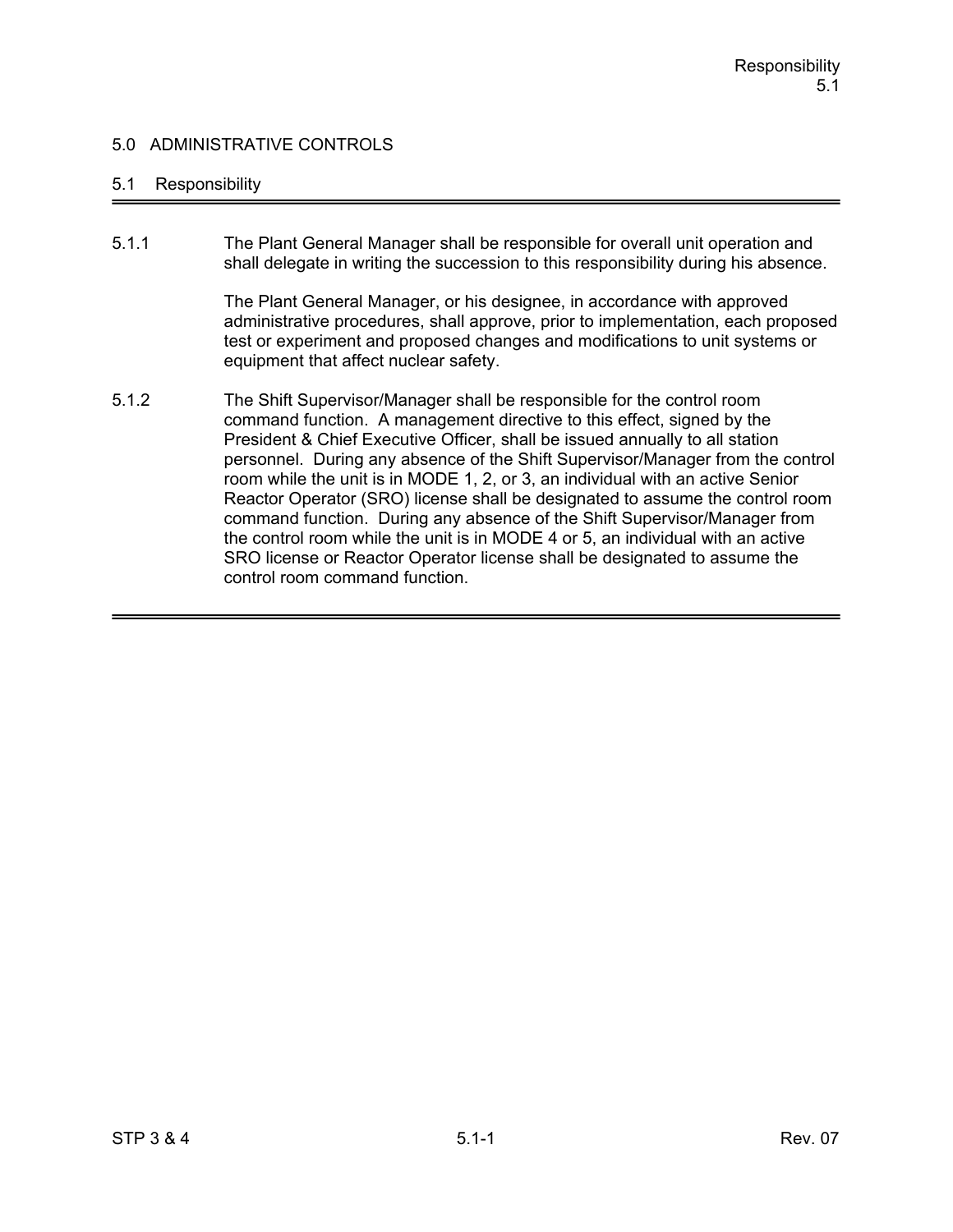#### 5.2 Organization

#### 5.2.1 Onsite and Offsite Organizations

Onsite and offsite organizations shall be established for unit operation and corporate management, respectively. The onsite and offsite organizations shall include the positions for activities affecting safety of the nuclear power plant.

- a. Lines of authority, responsibility, and communication shall be defined and established throughout highest management levels, intermediate levels, and all operating organization positions. These relationships shall be documented and updated, as appropriate, in organization charts, functional descriptions of departmental responsibilities and relationships, and job descriptions for key personnel positions, or in equivalent forms of documentation. These requirements shall be documented in the FSAR or the Quality Assurance Program Description (QAPD);
- b. The Plant General Manager shall be responsible for overall safe operation of the plant and shall have control over those onsite activities necessary for safe operation and maintenance of the plant;
- c. The President & Chief Executive Officer shall have corporate responsibility for overall plant nuclear safety and shall take any measures needed to ensure acceptable performance of the staff in operating, maintaining, and providing technical support to the plant to ensure nuclear safety; and
- d. The individuals who train the operating staff, carry out health physics, or perform quality assurance functions may report to the appropriate onsite manager; however, these individuals shall have sufficient organizational freedom to ensure their independence from operating pressures.

## 5.2.2 Unit Staff

The unit staff organization shall include the following:

a. A non-licensed operator shall be assigned to each reactor containing fuel and an additional non-licensed operator shall be assigned for each control room from which a reactor is operating.<sup>1</sup>

 $1$  Two unit sites with both units shutdown or defueled require a total of three non-licensed operators for the two units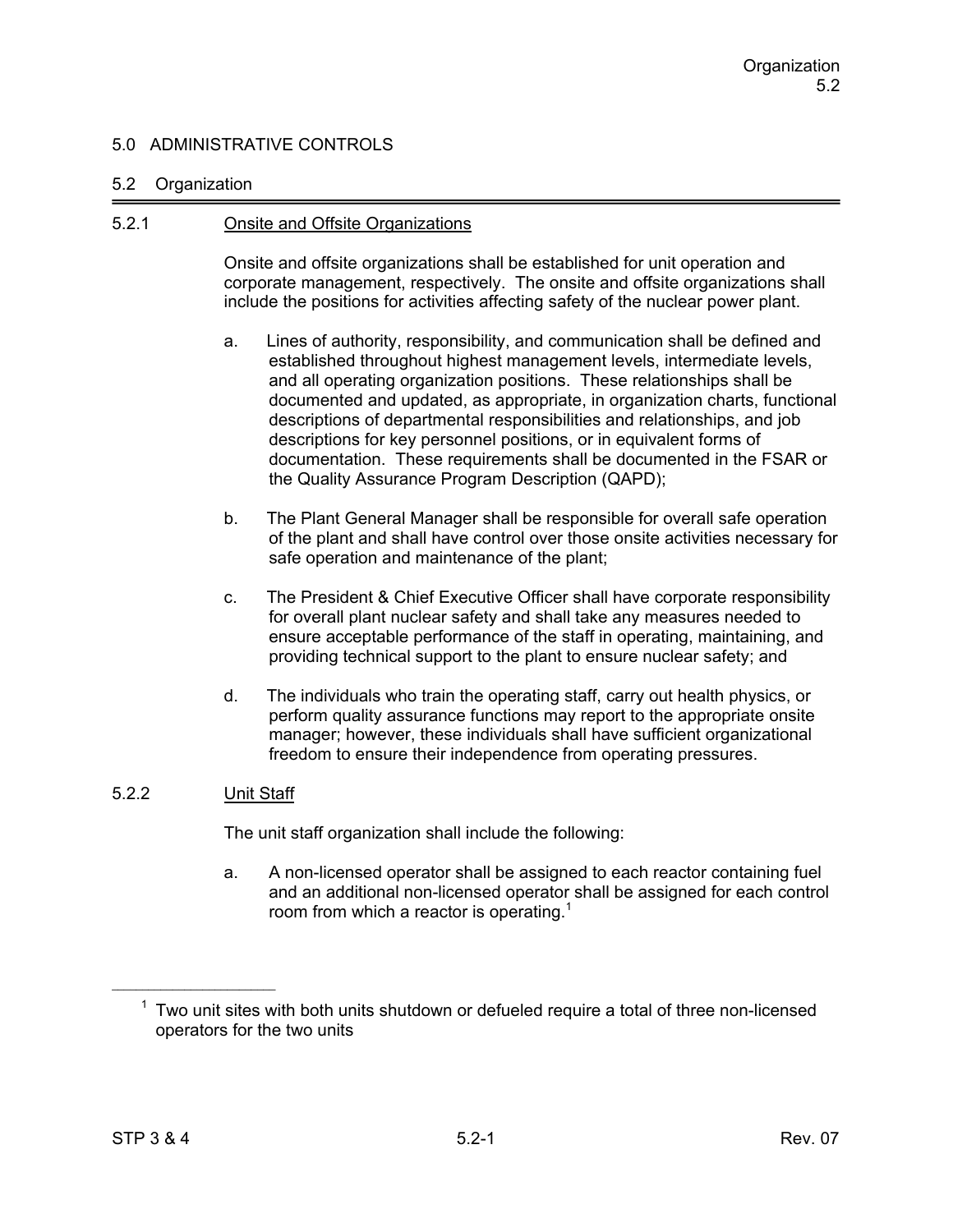## 5.2 Organization

#### 5.2.2 Unit Staff (continued)

- b. At least one licensed Reactor Operator (RO) shall be present in the control room when fuel is in the reactor. In addition, while the unit is in MODE 1, 2, or 3, at least one licensed Senior Reactor Operator (SRO) shall be present in the control room.
- c. A Radiation Protection Technician shall be on site when fuel is in the reactor. The position may be vacant for not more than 2 hours, in order to provide for unexpected absence, provided immediate action is taken to fill the required position.
- d. The Operations Division Manager shall hold an active SRO license.
- e. The Shift Technical Advisor (STA) shall provide advisory technical support to the Shift Supervisor/Manager in the areas of thermal hydraulics, reactor engineering, and plant analysis with regard to the safe operation of the unit. In addition, the STA shall meet the qualifications specified by the Commission Policy Statement on Engineering Expertise on Shift.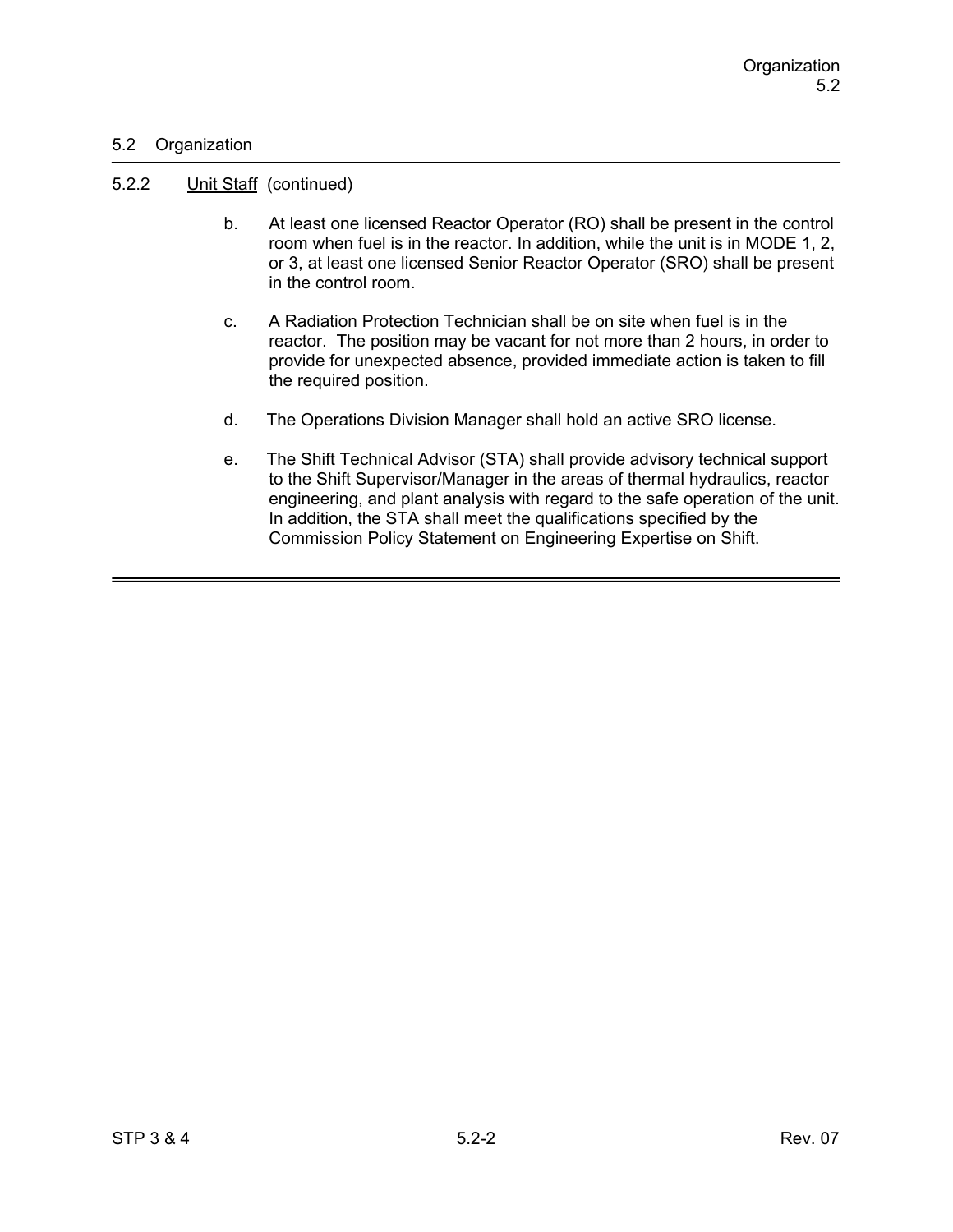# 5.3 Unit Staff Qualifications

- 5.3.1 Each member of the unit staff shall meet or exceed the minimum qualifications of Regulatory Guide 1.8, Revision 3, 2000 with the following exception:
	- a. During cold license operator training prior to Commercial Operation, the Regulatory Position C.1.b of Regulatory Guide 1.8, Revision 2, 1987, applies. Cold license operator candidates meet the training elements defined in ANS/ANSI 3.1-1993 but are exempt from the experience requirements defined in ANS/ANSI 3.1-1993.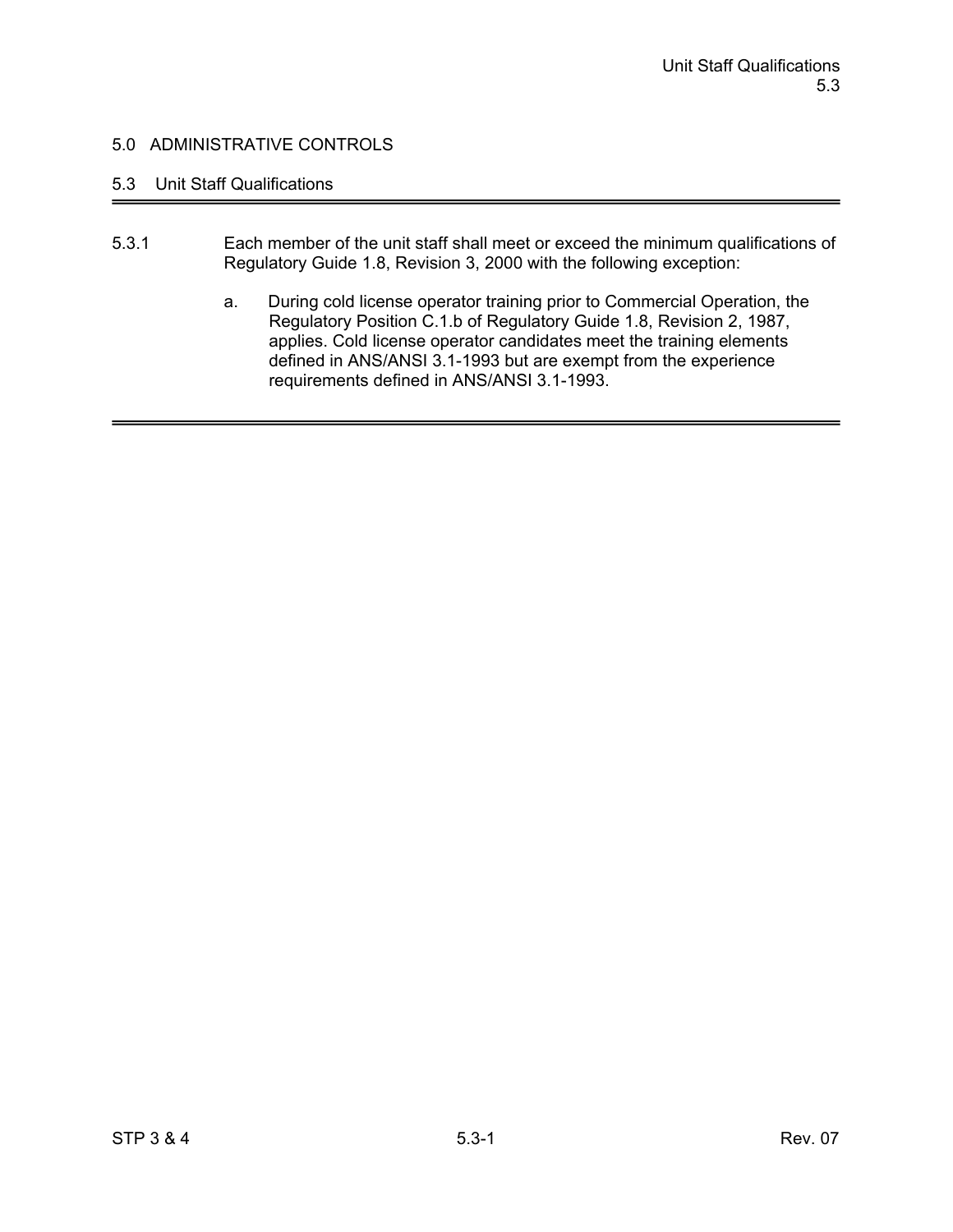#### 5.4 Technical Specifications (TS) Bases Control

- 5.4.1 Changes to the Bases of the TS shall be made under appropriate administrative controls and reviews.
- 5.4.2 Licensees may make changes to Bases without prior NRC approval provided the changes do not involve either of the following:
	- a. A change in the plant-specific TS, or plant-specific DCD Tier 1 or Tier 2\* information; or
	- b. A change to the site-specific portion of the FSAR or Bases that requires NRC approval pursuant to 10 CFR 50.59, or a change to Tier 2 of the ABWR DCD that requires NRC approval pursuant to the design certification rule for the ABWR (Appendix A to 10 CFR 52).

Changes to the Bases implemented without prior NRC approval shall be provided to the NRC on a frequency consistent with 10 CFR 50.71.

- 5.4.3 The Bases Control Program shall contain provisions to ensure that the Bases are maintained consistent with the FSAR, which consists of the plant-specific DCD and the site-specific portion of the FSAR.
- 5.4.4 Proposed changes that meet the criteria of Specification 5.4.2.a or Specificatin 5.4.2.b above shall be reviewed and approved by the NRC prior to implementation.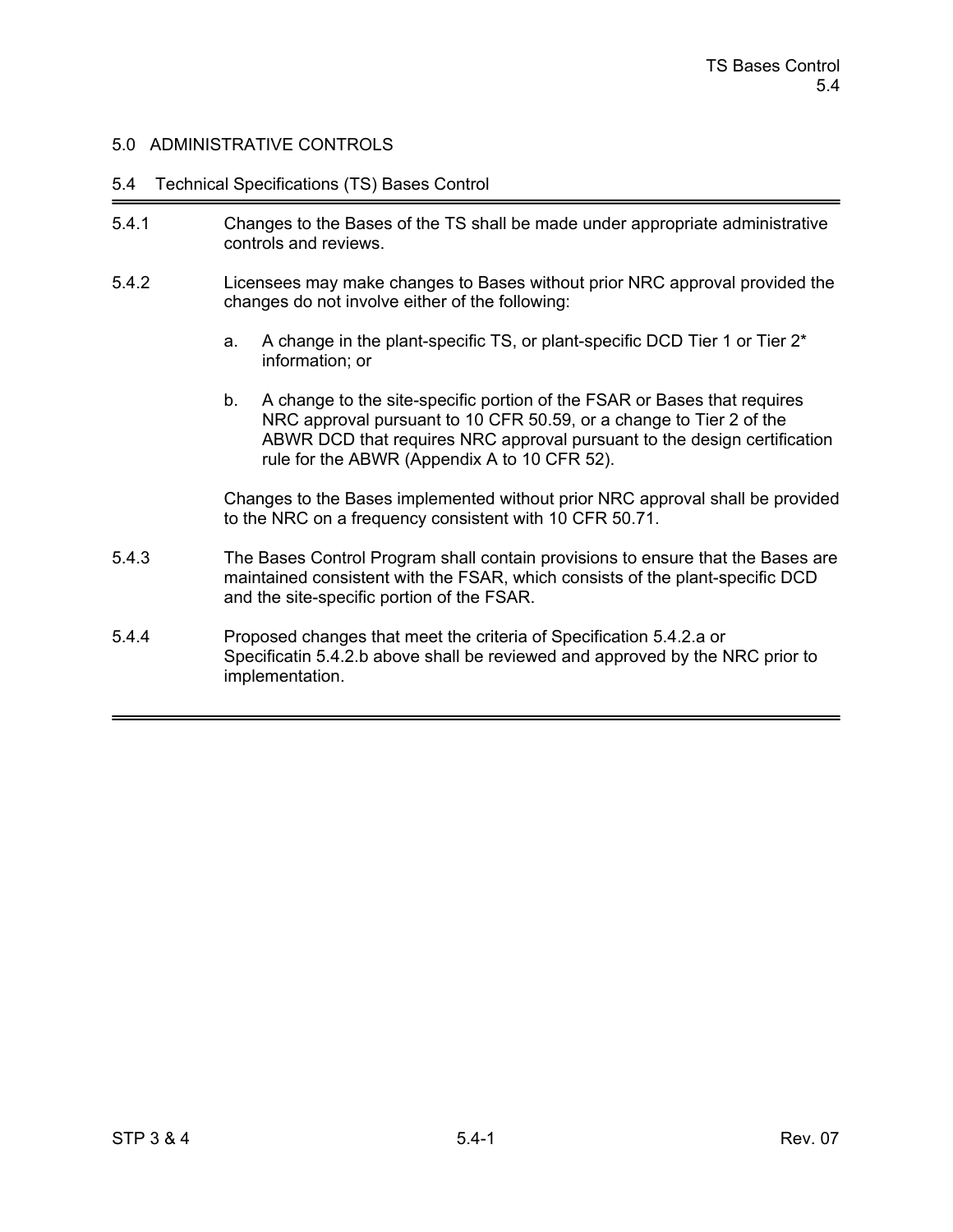#### 5.5 Procedures, Programs, and Manuals

#### 5.5.1 Procedures

5.5.1.1 Scope

Written procedures shall be established, implemented, and maintained covering the following activities:

- a. The applicable procedures recommended in Regulatory Guide 1.33, Revision 2, Appendix A, February 1978;
- b. The emergency operating procedures required to implement the requirements of NUREG-0737 and NUREG-0737, Supplement 1, as stated in Generic Letter 82-33;
- c. Quality assurance for effluent and environmental monitoring;
- d. Fire Protection Program implementation; and
- e. All programs specified in Specification 5.5.2.

#### 5.5.2 Programs and Manuals

The following programs shall be established, implemented, and maintained:

- 5.5.2.1 Offsite Dose Calculation Manual (ODCM)
	- a. The ODCM shall contain the methodology and parameters used in the calculation of offsite doses resulting from radioactive gaseous and liquid effluents, in the calculation of gaseous and liquid effluent monitoring alarm and trip setpoints, and in the conduct of the Radiological Environmental Monitoring Program; and
	- b. The ODCM shall also contain the Radioactive Effluent Controls program required by Specification 5.5.2.4, and descriptions of the information that should be included in the Annual Radiological Environmental Operating, and Radioactive Effluent Release, reports required by Specification 5.7.1.2 and Specification 5.7.1.3.

Licensee initiated changes to the ODCM:

a. Shall be documented and records of reviews performed shall be retained. This documentation shall contain: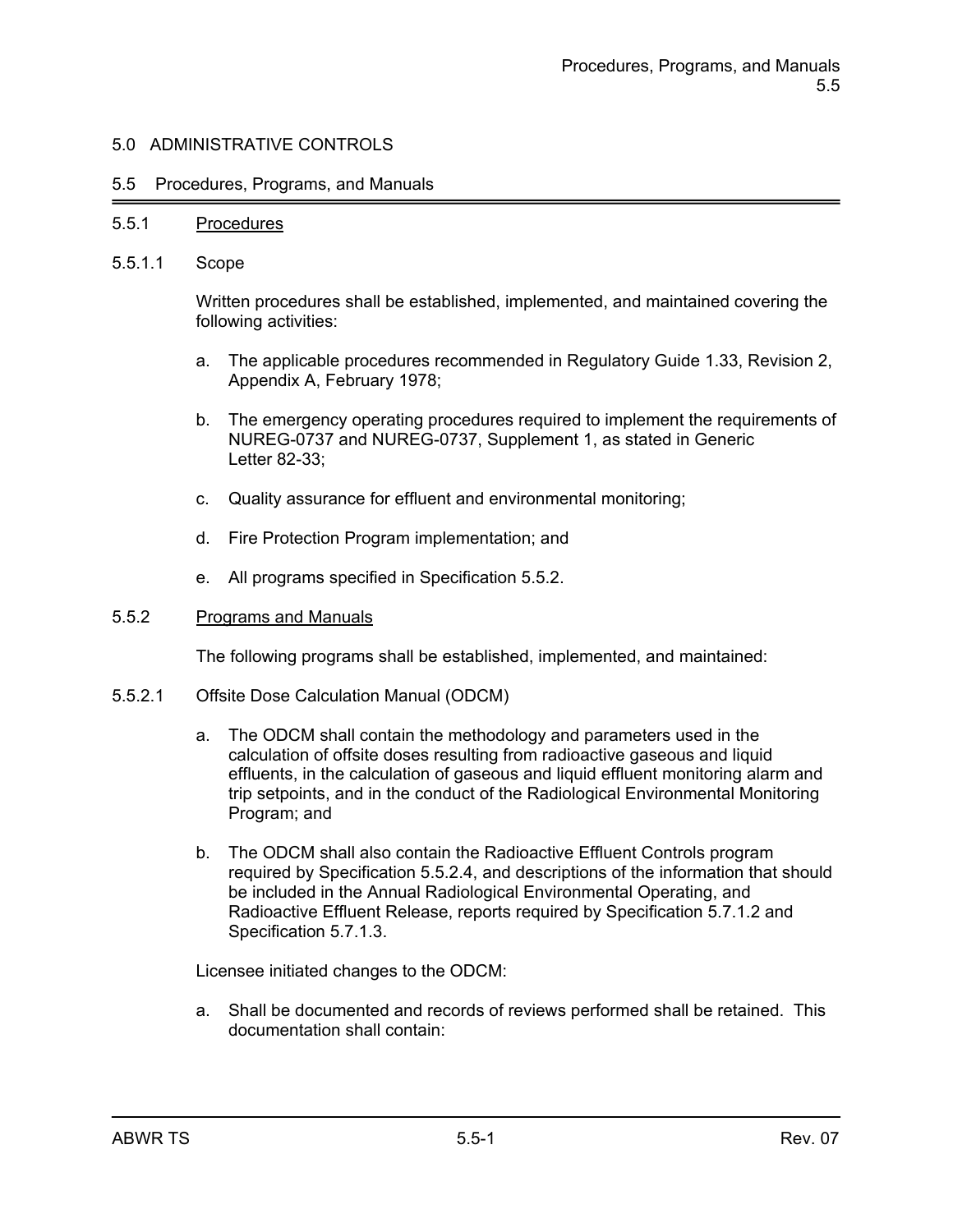## 5.5.2.1 Offsite Dose Calculation Manual (ODCM) (continued)

- 1. sufficient information to support the change(s) together with the appropriate analyses or evaluations justifying the change(s), and
- 2. a determination that the change(s) maintain the levels of radioactive effluent control required pursuant to 10 CFR 20.1302, 40 CFR 190, 10 CFR 50.36a, and 10 CFR 50, Appendix I, and not adversely impact the accuracy or reliability of effluent, dose, or setpoint calculations;
- b. Shall become effective after review and acceptance by plant reviews and the approval of the Plant General Manager; and
- c. Shall be submitted to the NRC in the form of a complete, legible copy of the entire ODCM as a part of, or concurrent with, the Radioactive Effluent Release Report for the period of the report in which any change in the ODCM was made. Each change shall be identified by markings in the margin of the affected pages, clearly indicating the area of the page that was changed, and shall indicate the date (i.e., month and year) the change was implemented.
- 5.5.2.2 Primary Coolant Sources Outside Containment

This program provides controls to minimize leakage from those portions of systems outside containment that could contain highly radioactive fluids during a serious transient or accident to levels as low as practicable. The systems include the Low Pressure Core Flooder, High Pressure Core Flooder, Residual Heat Removal, Reactor Core Isolation Cooling, Post Accident Sampling, Standby Gas Treatment, Suppression Pool Cleanup, Reactor Water Cleanup, Fuel Pool Cooling and Cleanup, Process Sampling, Containment Atmospheric Monitoring, and Fission Product Monitor. The program shall include the following:

- a. Preventive maintenance and periodic visual inspection requirements; and
- b. Integrated leak test requirements for each system at refueling cycle intervals or less.
- 5.5.2.3 Post Accident Sampling

This program provides controls that ensure the capability to obtain and analyze reactor coolant, radioactive gases, and particulates in plant gaseous effluents and containment atmosphere samples under accident conditions. The program shall include the following:

a. Training of personnel;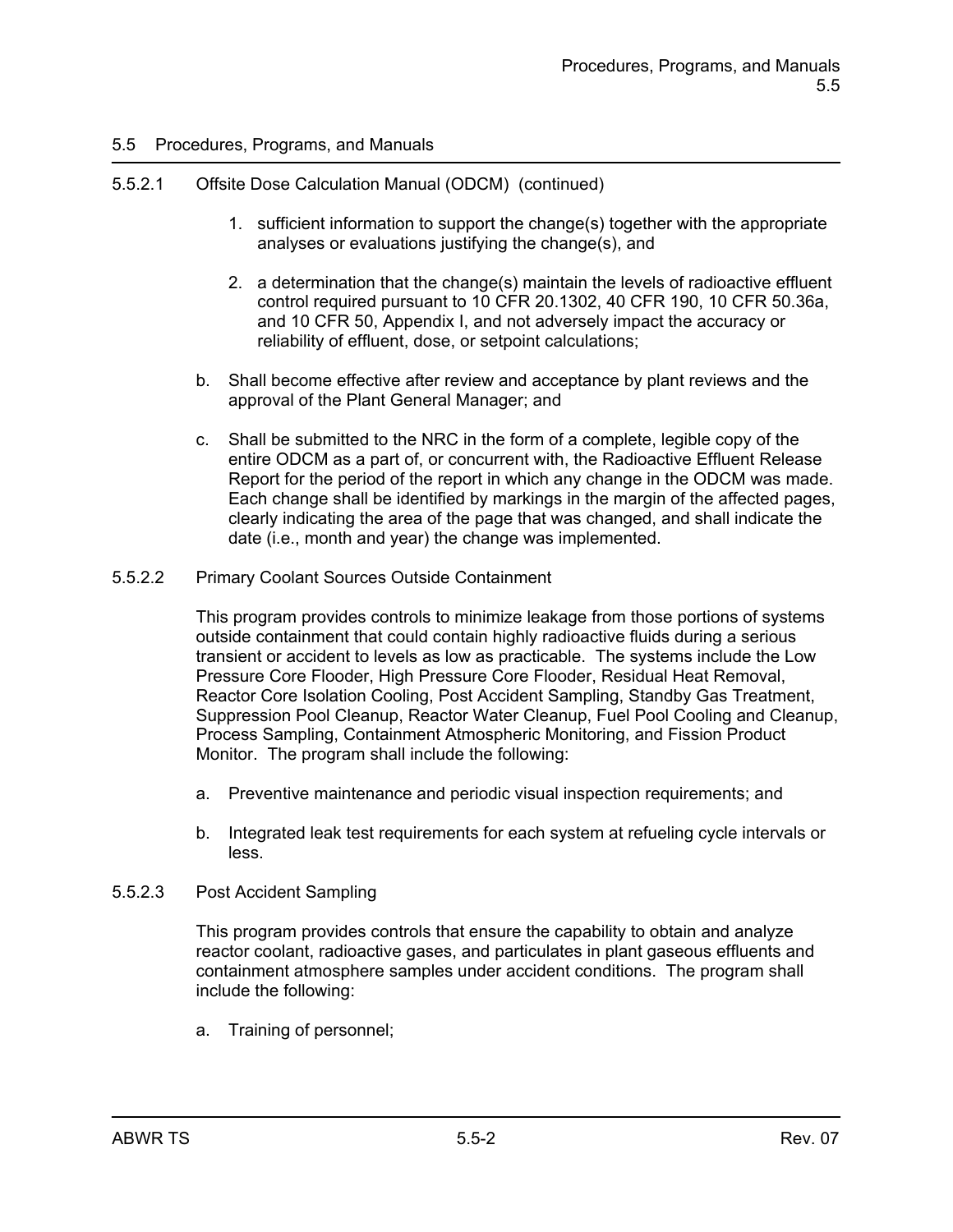## 5.5.2.3 Post Accident Sampling (continued)

- b. Procedures for sampling and analysis; and
- c. Provisions for maintenance of sampling and analysis equipment.
- 5.5.2.4 Radioactive Effluent Controls Program

This program conforms to 10 CFR 50.36a for the control of radioactive effluents and for maintaining the doses to members of the public from radioactive effluents as low as reasonably achievable. The program (1) shall be contained in the ODCM, (2) shall be implemented by procedures, and (3) shall include remedial actions to be taken whenever the program limits are exceeded. The program shall include the following elements:

- a. Limitations on the functional capability of radioactive liquid and gaseous monitoring instrumentation including surveillance tests and setpoint determination in accordance with the methodology in the ODCM;
- b. Limitations on the concentrations of radioactive material released in liquid effluents to unrestricted areas, conforming to 10 times the concentration values in Appendix B, Table 2, Column 2 to 10 CFR 20.1001-20.2401;
- c. Monitoring, sampling, and analysis of radioactive liquid and gaseous effluents pursuant to 10 CFR 20.1302 and with the methodology and parameters in the ODCM;
- d. Limitations on the annual and quarterly doses or dose commitment to a member of the public from radioactive materials in liquid effluents released from each unit to unrestricted areas, conforming to 10 CFR 50, Appendix I;
- e. Determination of cumulative and projected dose contributions from radioactive effluents for the current calendar quarter and current calendar year in accordance with the methodology and parameters in the ODCM at least every 31 days;
- f. Limitations on the functional capability and use of the liquid and gaseous effluent treatment systems to ensure that appropriate portions of these systems are used to reduce releases of radioactivity when the projected doses in a period of 31 days would exceed 2 percent of the guidelines for the annual dose or dose commitment, conforming to 10 CFR 50, Appendix I;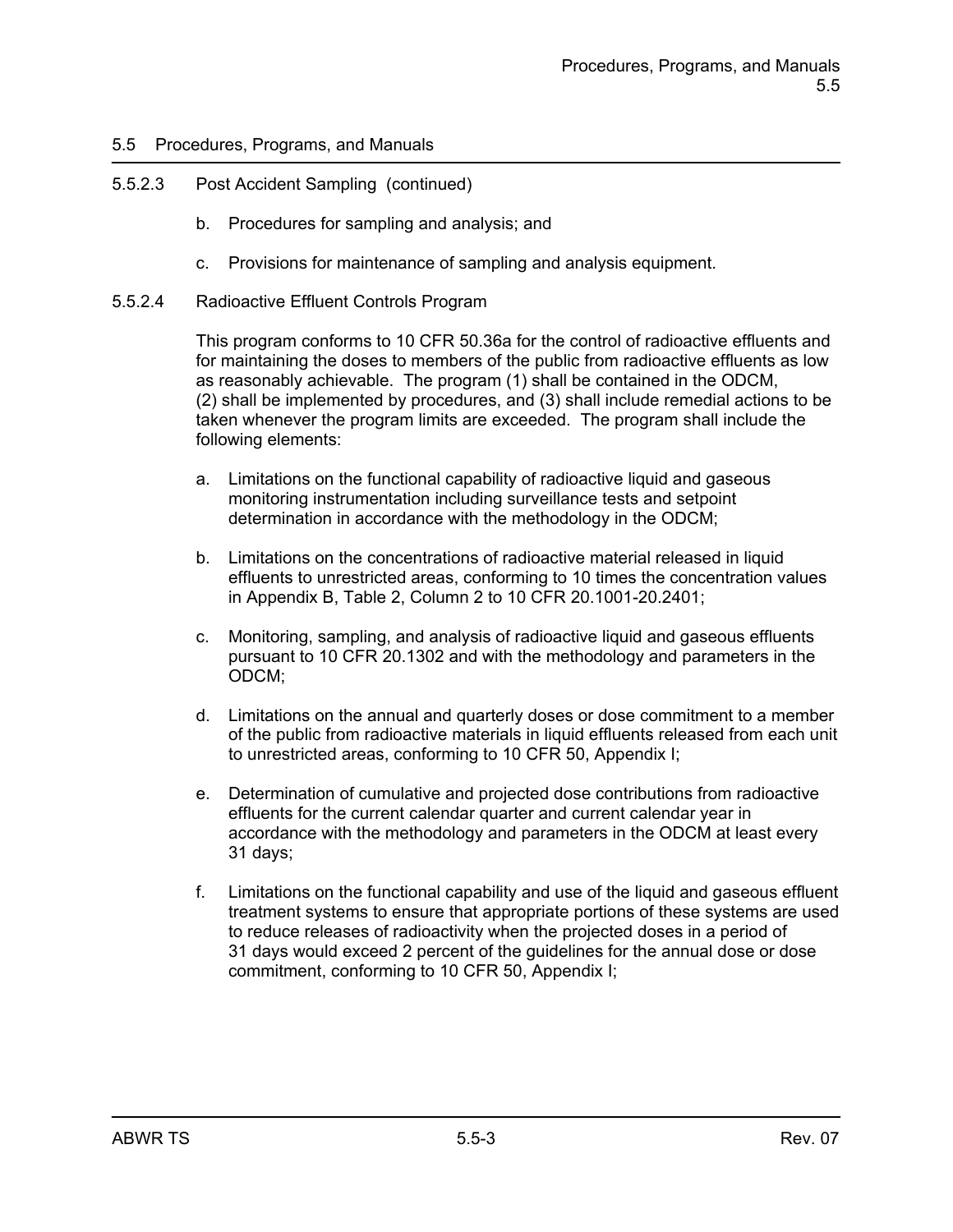#### 5.5.2.4 Radioactive Effluent Controls Program (continued)

- g. Limitations on the dose rate resulting from radioactive material released in gaseous effluents to areas beyond the site boundary conforming to the dose associated with 10 CFR 20, Appendix B, Table II, Column 1;
- h. Limitations on the annual and quarterly air doses resulting from noble gases released in gaseous effluents from each unit to areas beyond the site boundary, conforming to 10 CFR 50, Appendix I;
- i. Limitations on the annual and quarterly doses to a member of the public from iodine-131, iodine-133, tritium, and all radionuclides in particulate form with half lives > 8 days in gaseous effluents released from each unit to areas beyond the site boundary, conforming to 10 CFR 50, Appendix I; and
- j. Limitations on the annual dose or dose commitment to any member of the public due to releases of radioactivity and to radiation from uranium fuel cycle sources, conforming to 40 CFR 190.
- 5.5.2.5 Component Cyclic or Transient Limit

This program provides controls to track the cyclic and transient occurrences in FSAR, Section 3.9.1.1 to ensure that components are maintained within the design limits.

#### 5.5.2.6 Inservice Testing Program

This program provides controls for inservice testing of ASME Code Class 1, 2 and 3 components. This program shall include the following:

a. Testing frequencies specified in the applicable edition and addenda of the ASME Code for Operations and Maintenance of Nuclear Power Plants (ASME OM Code):

| ASME OM Code and applicable<br>Addenda terminology for<br>inservice testing activities | Required Frequencies for<br>performing inservice testing<br>activities |
|----------------------------------------------------------------------------------------|------------------------------------------------------------------------|
| Weekly                                                                                 | At least once per 7 days                                               |
| Monthly                                                                                | At least once per 31 days                                              |
| Quarterly or every 3 months                                                            | At least once per 92 days                                              |
| Semiannually or every 6 months                                                         | At least once per 184 days                                             |
| Every 9 months                                                                         | At least once per 276 days                                             |
| Yearly or annually                                                                     | At least once per 366 days                                             |
| Biennially or every 2 years                                                            | At least once per 731 days                                             |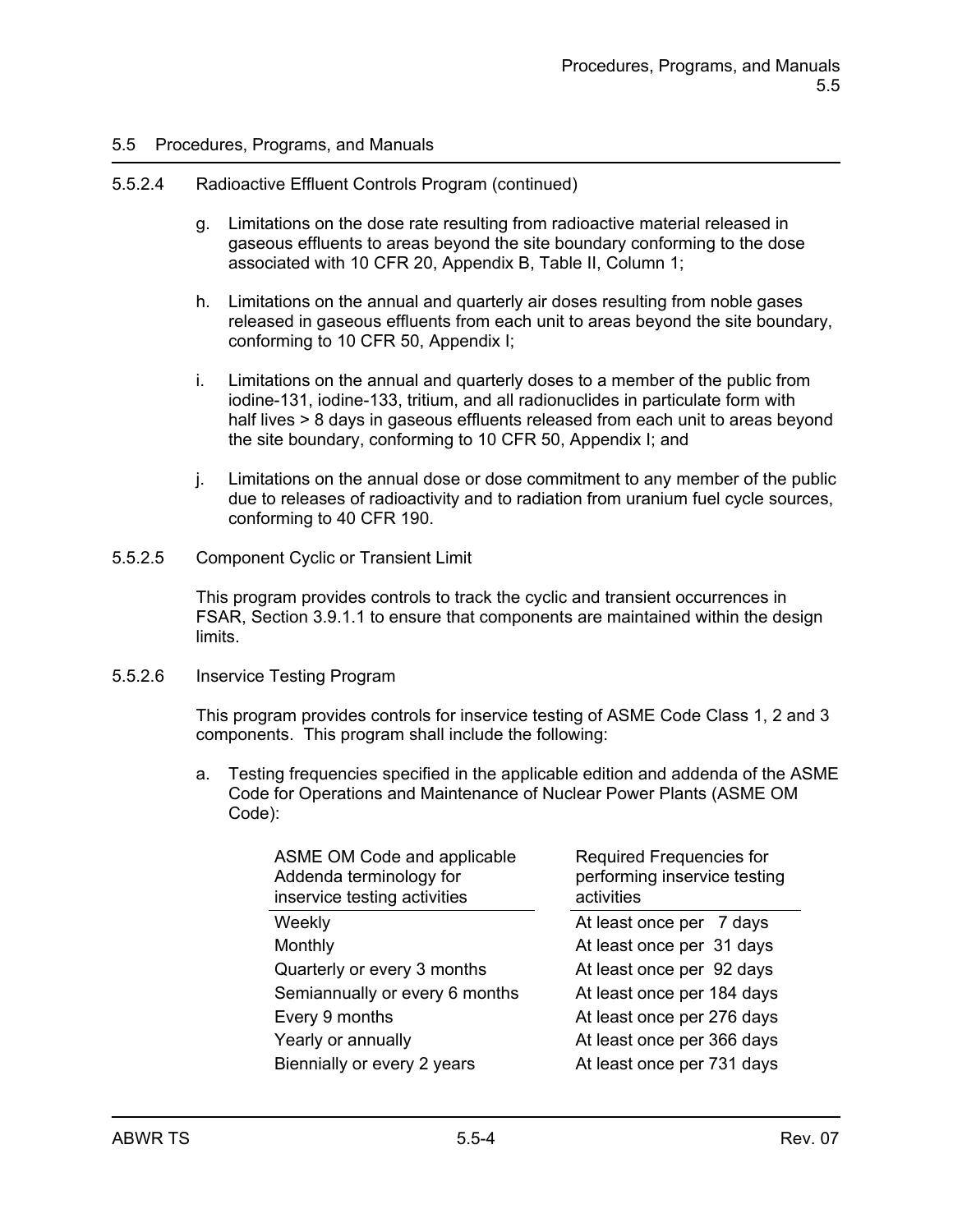#### 5.5.2.6 Inservice Testing Program (continued)

- b. The provisions of SR 3.0.2 are applicable to the above required Frequencies and to other normal and accelerated Frequencies specified as 2 years or less in the Inservice Testing Program for performing inservice testing activities;
- c. The provisions of SR 3.0.3 are applicable to inservice testing activities; and
- d. Nothing in the ASME OM Code shall be construed to supersede the requirements of any TS.
- 5.5.2.7 Ventilation Filter Testing Program (VFTP)

A program shall be established to implement the following required testing of Engineered Safety Feature (ESF) filter ventilation systems at the frequencies specified in Regulatory Guide 1.52, Revision 2, and in accordance with Regulatory Guide 1.52, Revision 2; ASME N510-1989; and AG-1-1991 as specified below:

a. Demonstrate for each of the ESF systems that an inplace test of the high efficiency particulate air (HEPA) filters shows a penetration and system bypass < 0.05% when tested in accordance with Regulatory Guide 1.52, Revision 2, and ASME N510-1989 at the system flowrate specified below ± 10%:

| <b>ESF Ventilation System</b>           | <b>Flowrate</b> |  |
|-----------------------------------------|-----------------|--|
| <b>Control Room Habitability System</b> | 5,100 $m^3/h$   |  |
| <b>Standby Gas Treatment System</b>     | 6,800 $m^3/h$   |  |

b. Demonstrate for each of the ESF systems that an inplace test of the charcoal adsorber shows a penetration and system bypass < 0.05% when tested in accordance with Regulatory Guide 1.52, Revision 2, and ASME N510-1989 at the system flowrate specified below ± 10%:

| <b>ESF Ventilation System</b>           | Flowrate      |  |  |
|-----------------------------------------|---------------|--|--|
| <b>Control Room Habitability System</b> | 5,100 $m^3/h$ |  |  |
| <b>Standby Gas Treatment System</b>     | 6,800 $m^3/h$ |  |  |

c. Demonstrate for each of the ESF systems that a laboratory test of a sample of the charcoal adsorber, when obtained as described in Regulatory Guide 1.52, Revision 2, shows the methyl iodide penetration less than the value specified below when tested in accordance with ASTM D3803-1989 at a temperature of  $\leq$  30 $\degree$ C and greater than or equal to the relative humidity specified below: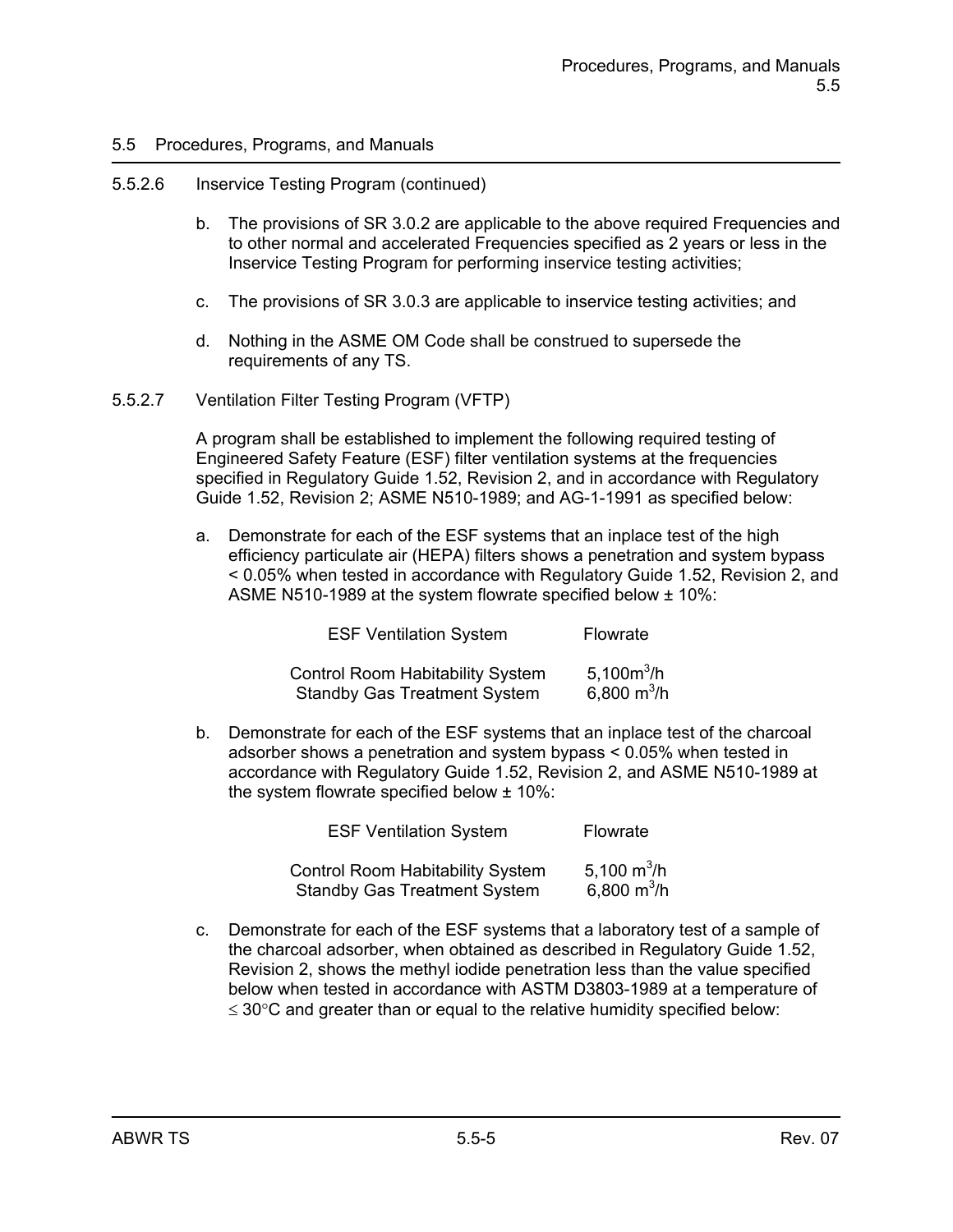| 5.5.2.7 | Ventilation Filter Testing Program (VFTP) (continued)                          |                  |            |
|---------|--------------------------------------------------------------------------------|------------------|------------|
|         | <b>ESF Ventilation System</b>                                                  | Penetration      | <b>RH</b>  |
|         | <b>Control Room Habitability System</b><br><b>Standby Gas Treatment System</b> | 0.175%<br>0.175% | 70%<br>70% |

d. Demonstrate for each of the ESF systems that the pressure drop across the combined HEPA filters, the prefilters, and the charcoal adsorbers is less than the value specified below when tested in accordance with Regulatory Guide 1.52, Revision 2, and ASME N510-1989 at the system flowrate specified below ± 10%:

| <b>ESF Ventilation System</b>       | Delta P    | <b>Flowrate</b> |
|-------------------------------------|------------|-----------------|
| Control Room Habitability System    | 1,745.8 Pa | 5,100 $m^3/h$   |
| <b>Standby Gas Treatment System</b> | 2,147.9 Pa | 6,800 $m^3/h$   |

e. Demonstrate that the heaters for each of the ESF systems dissipate the value specified below ± 10% when tested in accordance with ASME N510-1989:

| <b>ESF Ventilation System</b>           | Wattage |  |
|-----------------------------------------|---------|--|
| <b>Control Room Habitability System</b> | 65.6 kw |  |
| <b>Standby Gas Treatment System</b>     | 26.2 kw |  |

The provisions of SR 3.0.2 and SR 3.0.3 are applicable to the VFTP test frequencies.

5.5.2.8 Explosive Gas Radioactivity Monitoring Program

This program provides controls for potentially explosive gas mixtures contained in the Offgas System. The gaseous radioactivity quantities shall be determined following the methodology in Branch Technical Position (BTP) ETSB 11-5, "Postulated Radioactive Release due to Waste Gas System Leak or Failure".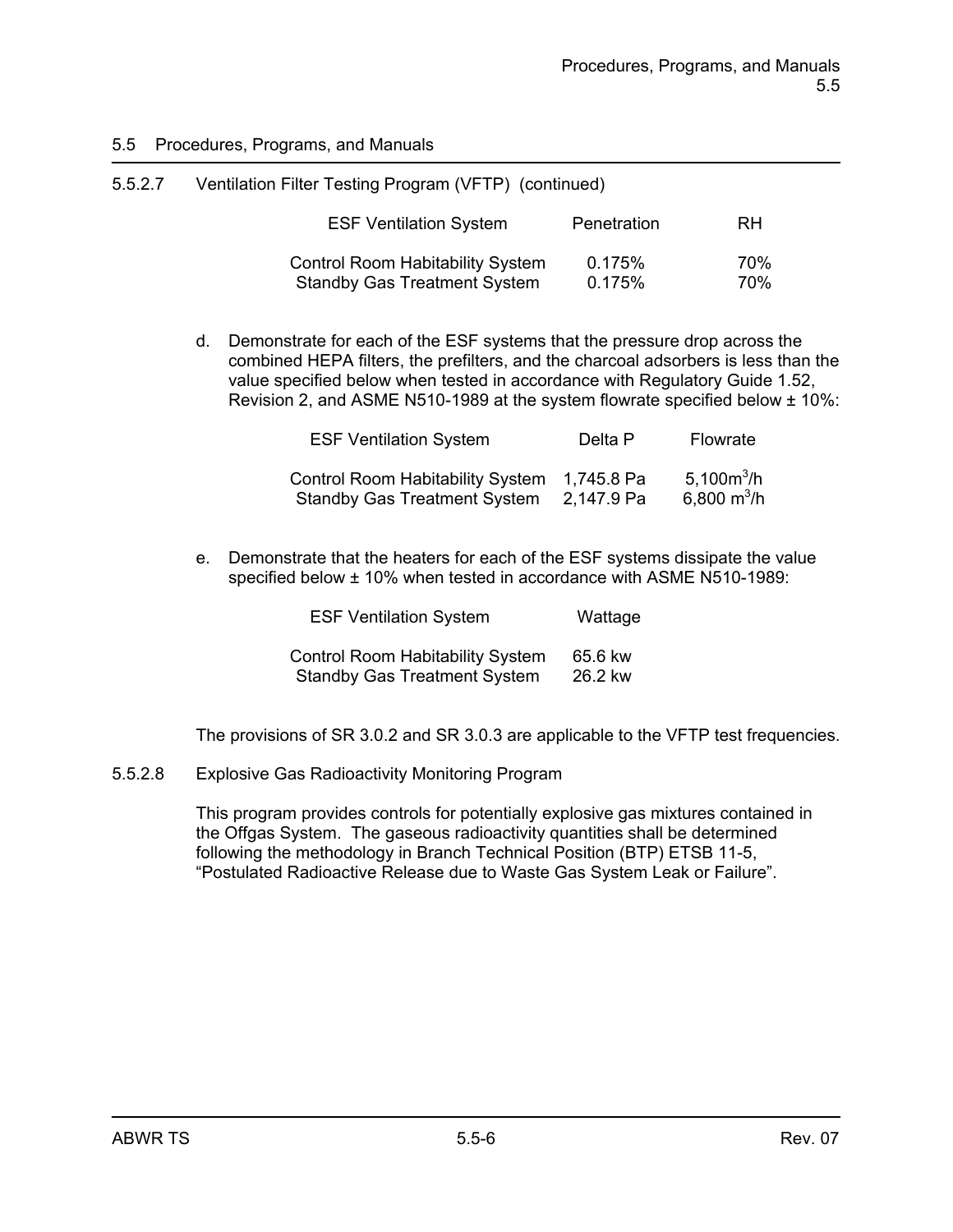### 5.5.2.8 Explosive Gas Radioactivity Monitoring Program (continued)

The program shall include:

- a. The limits for concentrations of hydrogen and oxygen in the Offgas System and a surveillance program to ensure the limits are maintained. Such limits shall be appropriate to the system's design criteria (i.e., whether or not the system is designed to withstand a hydrogen explosion);
- b. A surveillance program to ensure that the quantity of radioactivity in the Offgas System is less than the amount that would result in a whole body exposure of  $\geq$  25 mSv to any individual in an unrestricted area, in the event of inadvertent bypass of the Offgas Systems charcoal beds as analyzed in FSAR, Section 15.7.1.

The provisions of SR 3.0.2 and SR 3.0.3 are applicable to the Explosive Gas Radioactivity Monitoring Program surveillance frequencies.

#### 5.5.2.9 Diesel Fuel Oil Testing Program

A diesel fuel oil testing program to implement required testing of both new fuel oil and stored fuel oil shall be established. The program shall include sampling and testing requirements, and acceptance criteria, all in accordance with applicable ASTM Standards. The purpose of the program is to establish the following:

- a. Acceptability of new fuel oil for use prior to addition to storage tanks by determining that the fuel oil has:
	- 1. an API gravity or an absolute specific gravity within limits,
	- 2. a flash point and kinematic viscosity within limits for ASTM 2D fuel oil, and
	- 3. a clear and bright appearance with proper color;
- b. Other properties for ASTM 2D fuel oil are within limits within 31 days following sampling and addition to storage tanks; and
- c. Total particulate concentration of the fuel oil is  $\leq 10$  mg/l when tested every 31 days in accordance with ASTM D-2276, Method A-2 or A-3.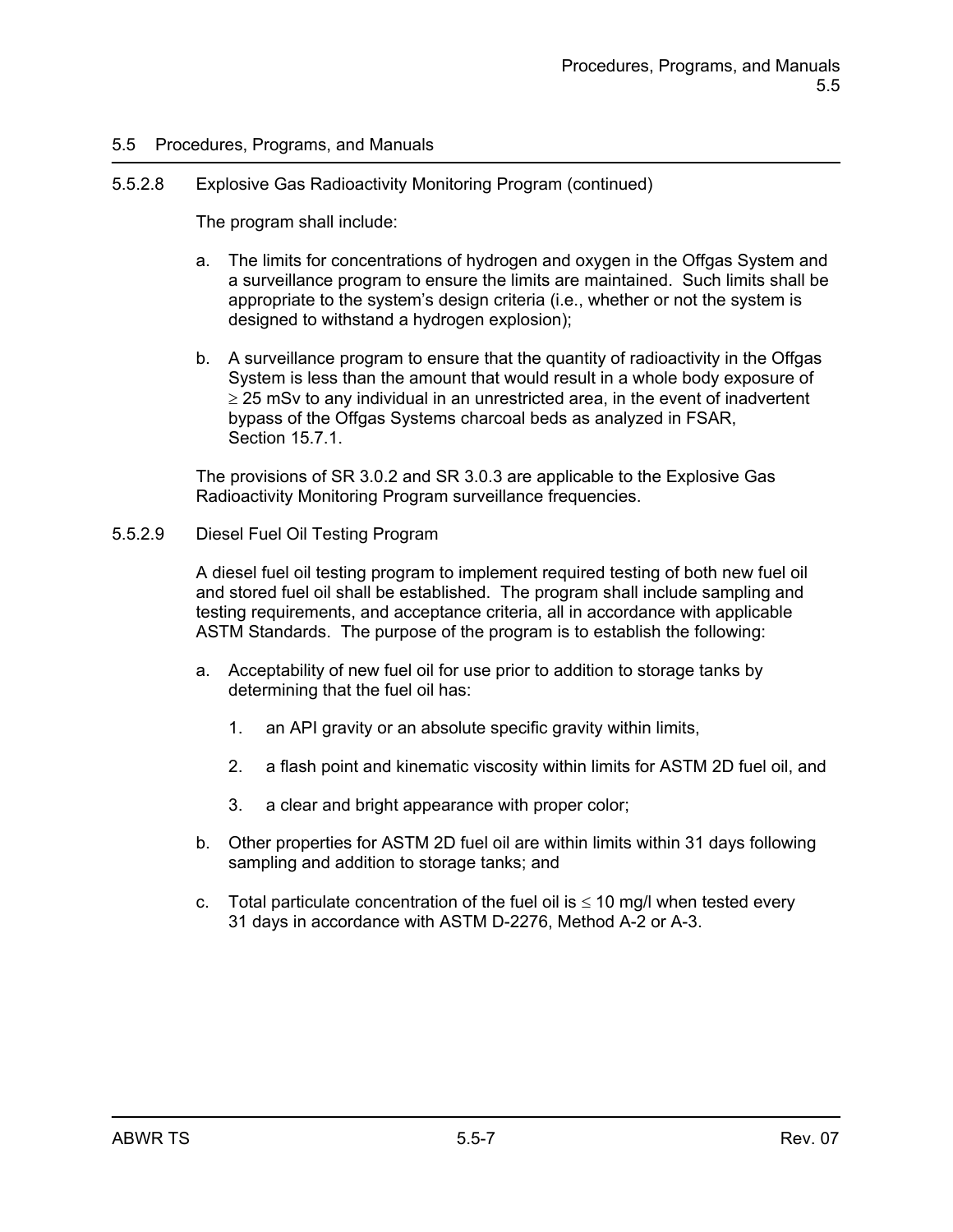#### 5.5.2.10 Software Error Evaluation Program

This program provides controls to ensure that appropriate software error evaluation procedures, to protect the plant from common mode software errors, are established to ensure that redundant system capability is not adversely affected. This program shall evaluate the cause of the inoperability, the affected components, and the plans and schedule for completing proposed remedial actions. If a determination is made that a common mode software error exists, then a Special Report shall be submitted in accordance with Specification 5.7.2.b.

#### 5.5.2.11 Setpoint Control Program (SCP)

- a. The Setpoint Control Program (SCP) implements the regulatory requirement of 10 CFR 50.36(c)(1)(ii)(A) that technical specifications will include items in the category of limiting safety system settings (LSSS), which are settings for automatic protective devices related to those variables having significant safety functions.
- b. The Nominal Trip Setpoint (NTS), Allowable Value (AV), As-Found Tolerance (AFT), and As-Left Tolerance (ALT) for each Technical Specification required automatic protection instrumentation function shall be calculated in conformance with the NRC approved WCAP-17119-P "Methodology for South Texas Project Units 3 & 4 ABWR Technical Specification Setpoints, Revision 2." Additionally, the NRC approved methodology shall define acceptable margin as margin greater than or equal to the ALT.
- c. For each Technical Specification required automatic protection instrumentation function, performance of a SENSOR CHANNEL CALIBRATION, CHANNEL CALIBRATION, or CHANNEL FUNCTIONAL TEST (CFT) surveillance "in accordance with the Setpoint Control Program" shall include the following:
	- 1. The as-found value of the instrument channel trip setting shall be compared with the specified NTS.
		- i. If the as-found value of the instrument channel trip setting differs from the specified NTS by more than the pre-defined test acceptance criteria band (i.e., the specified AFT), then the instrument channel shall be evaluated to verify that it is functioning in accordance with its design basis before declaring the surveillance requirement met and returning the instrument channel to service. An Instrument Channel is determined to be functioning in accordance with its design basis if it can be recalibrated to within the ALT. This as-found condition shall be entered into the plant's corrective action program.
		- ii. If the as-found value of the instrument channel trip setting is less conservative than the specified AV, the surveillance requirement is not met and the instrument channel shall be immediately declared inoperable.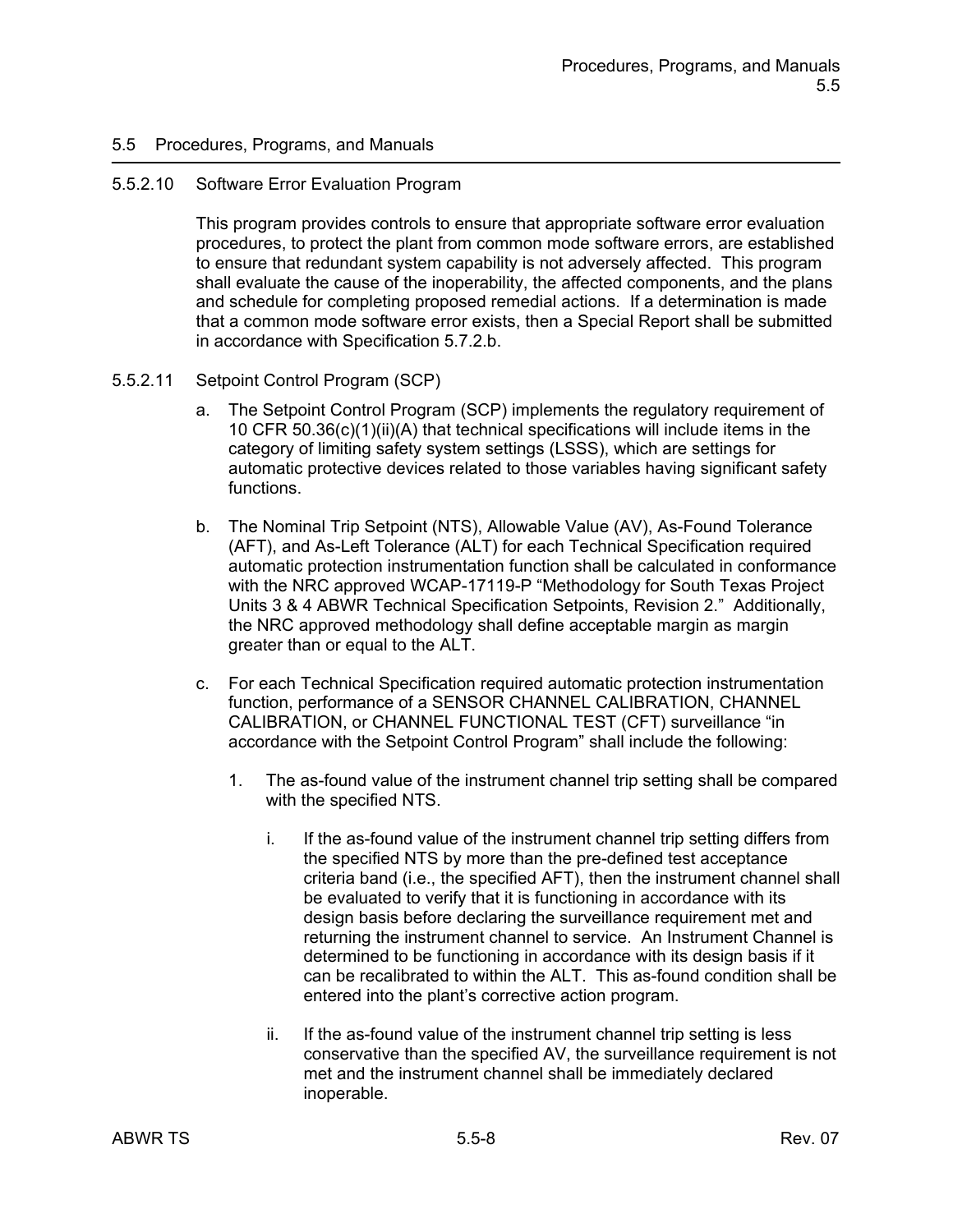## 5.5.2.11 Setpoint Control Program (SCP) (continued)

- 2. The instrument channel trip setting shall be set to a value within the specified ALT around the specified NTS at the completion of the surveillance; otherwise, the surveillance requirement is not met and the instrument channel shall be immediately declared inoperable.
- d. The difference between the instrument channel trip setting as-found value and the previous as-left value for each Technical Specification required automatic protection instrumentation function shall be trended and evaluated to verify that the instrument channel is functioning in accordance with its design basis.
- e. The SCP shall establish a document containing the current value of the specified NTS, AV, AFT, and ALT for each Technical Specification required automatic protection instrumentation function and references to the calculation documentation. Changes to this document shall be governed by the regulatory requirement of 10 CFR 50.59. In addition, changes to the specified NTS, AV, AFT, and ALT values shall be governed by the NRC approved setpoint methodology. This document, including any midcycle revisions or supplements, shall be provided upon issuance for each reload cycle to the NRC.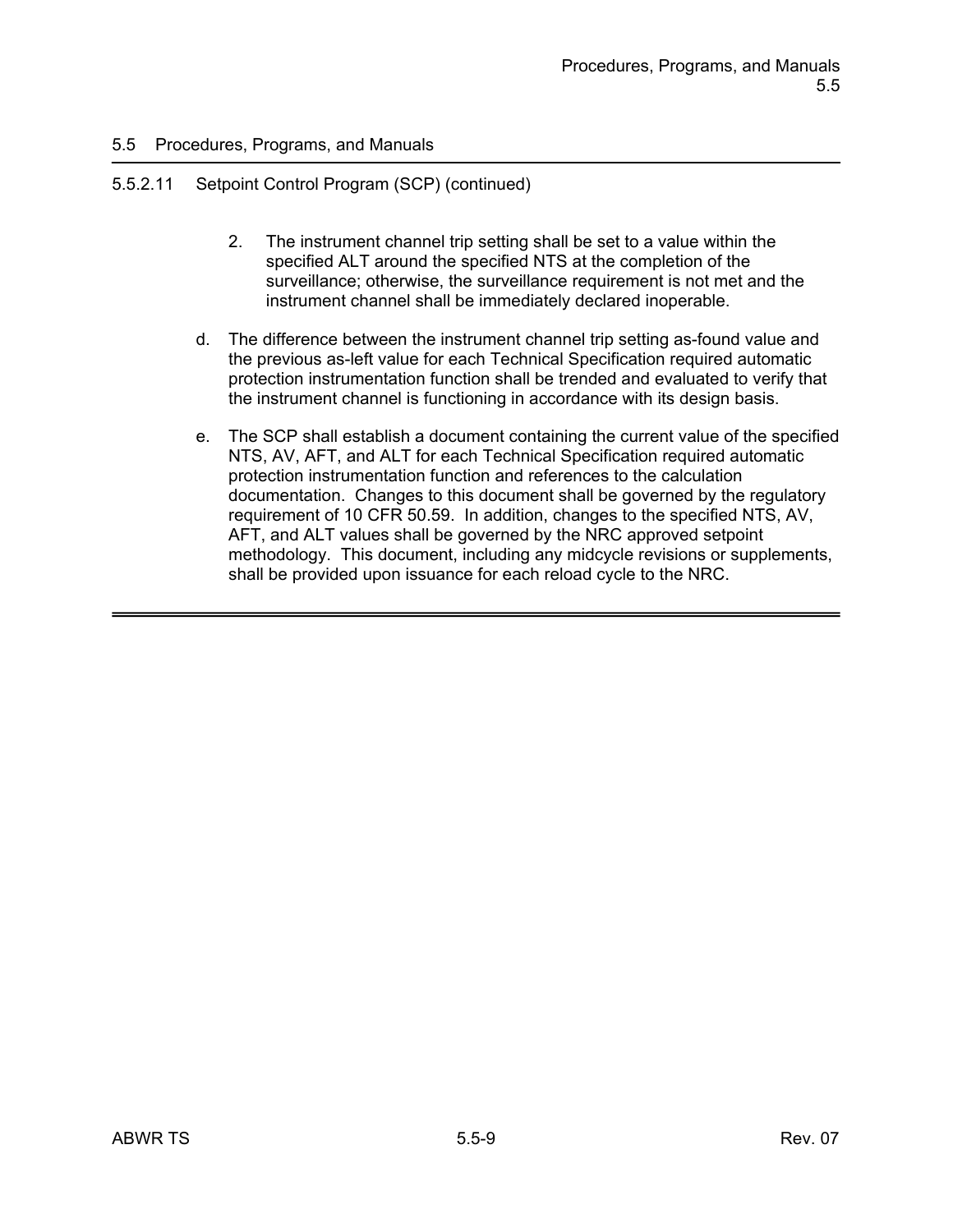### 5.6 Safety Function Determination Program (SFDP)

- 5.6.1 This program ensures loss of safety function is detected and appropriate actions taken. Upon failure to meet two or more LCOs at the same time, an evaluation shall be made to determine if loss of safety function exists. Additionally, other appropriate limitations and remedial or compensatory actions may be identified to be taken as a result of the support system inoperability and corresponding exception to entering supported system Condition and Required Actions. This program implements the requirements of LCO 3.0.6.
- 5.6.2 The SFDP shall contain the following:
	- a. Provisions for cross division checks to ensure a loss of the capability to perform the safety function assumed in the accident analysis does not go undetected;
	- b. Provisions for ensuring the plant is maintained in a safe condition if a loss of function condition exists;
	- c. Provisions to ensure that an inoperable supported system's Completion Time is not inappropriately extended as a result of multiple support system inoperabilities; and
	- d. Other appropriate limitations and remedial or compensatory actions.
- 5.6.3 A loss of safety function exists when, assuming no concurrent single failure, a safety function assumed in the accident analysis cannot be performed. For the purpose of this program, a loss of safety function may exist when a support system is inoperable, and:
	- a. A required system redundant to system(s) supported by the inoperable support system is also inoperable (Case A); or
	- b. A required system redundant to system(s) in turn supported by the inoperable supported system is also inoperable (Case B); or
	- c. A required system redundant to support system(s) for the supported systems (a) and (b) above is also inoperable (Case C).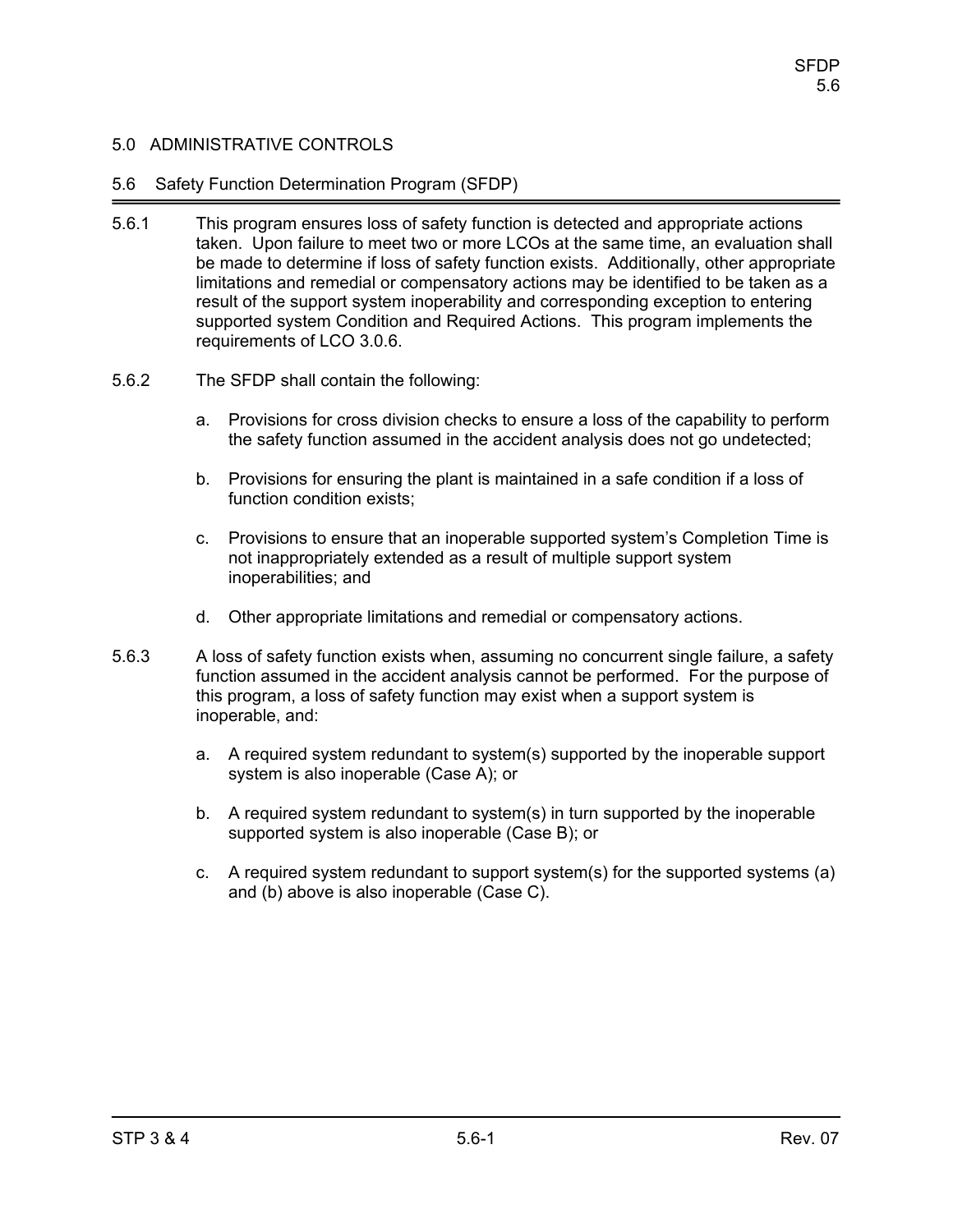# 5.6 SFDP

| 5.6.3 | (continued)           |                                             |                       |                     |
|-------|-----------------------|---------------------------------------------|-----------------------|---------------------|
|       | Generic Example:      |                                             |                       |                     |
|       | Division A            |                                             | Division B            |                     |
|       | System i<br>System ii | $\leftarrow$ (Support System<br>Inoperable) | System i<br>System ii | $\leftarrow$ Case C |
|       | System iii            |                                             | System iii            | $\leftarrow$ Case A |
|       | System iv             |                                             | System iv             | $\leftarrow$ Case B |

5.6.4 The SFDP identifies where a loss of safety function exists. If a loss of safety function is determined to exist by this program, the appropriate Conditions and Required Actions of the LCO in which the loss of safety function exists are required to be entered.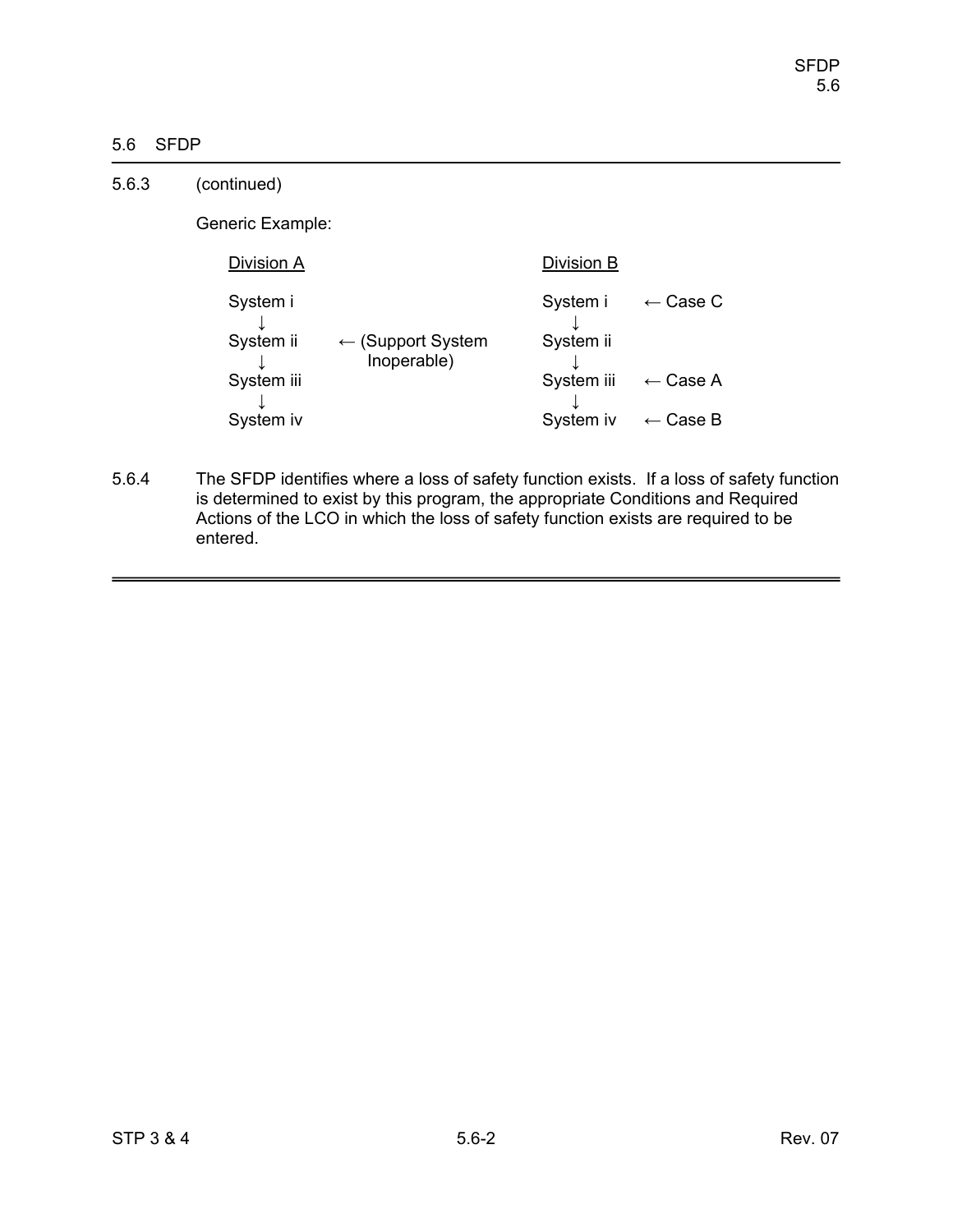### 5.7 Reporting Requirements

#### 5.7.1 Routine Reports

The following reports shall be submitted in accordance with 10 CFR 50.4.

#### 5.7.1.1 Annual Reports

--------------------------------------------------NOTE------------------------------------------------- A single submittal may be made for a multiple unit station. The submittal should combine sections common to all units at the station. ------------------------------------------------------------------------------------------------------------

Annual Reports covering the activities of the unit as described below for the previous calendar year shall be submitted by April 30 of each year. The initial report shall be submitted by April 30 of the year following initial criticality.

Reports required on an annual basis include:

a. Occupational Radiation Exposure Report

A tabulation on an annual basis of the number of station, utility, and other personnel (including contractors) for whom monitoring was required, receiving an annual deep dose equivalent > 1 mSv and the associated collective deep dose equivalent (reported in person-rem) according to work and job functions (e.g., reactor operations and surveillance, inservice inspection, routine maintenance, special maintenance, waste processing, and refueling). This tabulation supplements the requirements of 10 CFR 20.2206. The dose assignments to various duty functions may be estimated based on pocket dosimeter, thermoluminescent dosimeter (TLD), or film badge measurements. Small exposures totalling < 20% of the individual total dose need not be accounted for. In the aggregate, at least 80% of the total deep dose equivalent received from external sources should be assigned to specific major work functions.

5.7.1.2 Annual Radiological Environmental Operating Report

--------------------------------------------------NOTE------------------------------------------------- A single submittal may be made for a multiple unit station. The submittal should combine sections common to all units at the station. ------------------------------------------------------------------------------------------------------------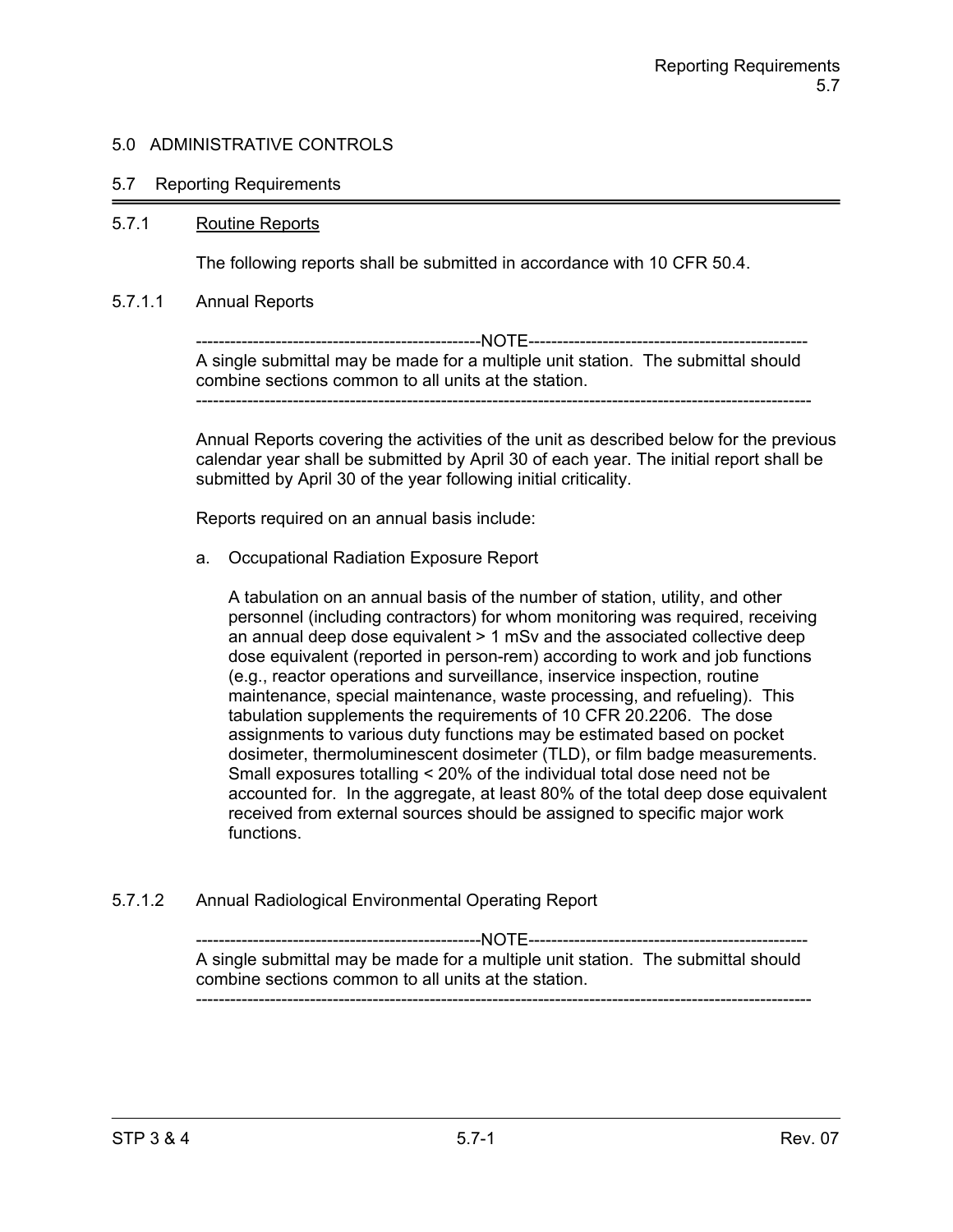## 5.7 Reporting Requirements

# 5.7.1.2 Annual Radiological Environmental Operating Report (continued)

The Annual Radiological Environmental Operating Report covering the operation of the unit during the previous calendar year shall be submitted by May 15 of each year. The report shall include summaries, interpretations, and analyses of trends of the results of the Radiological Environmental Monitoring Program for the reporting period. The material provided shall be consistent with the objectives outlined in the Offsite Dose Calculation Manual (ODCM), and in 10 CFR 50, Appendix I, Sections IV.B.2, IV.B.3, and IV.C.

The Annual Radiological Environmental Operating Report shall include the results of analyses of all radiological environmental samples and of all environmental radiation measurements taken during the period pursuant to the locations specified in the table and figures in the ODCM, as well as summarized and tabulated results of these analyses and measurements in the format of the table in the Radiological Assessment Branch Technical Position, Revision 1, November 1979. In the event that some individual results are not available for inclusion with the report, the report shall be submitted noting and explaining the reasons for the missing results. The missing data shall be submitted in a supplementary report as soon as possible.

# 5.7.1.3 Radioactive Effluent Release Report

--------NOTE------------A single submittal may be made for a multiple unit station. The submittal should combine sections common to all units at the station; however, for units with separate radwaste systems, the submittal shall specify the releases of radioactive material from each unit.

------------------------------------------------------------------------------------------------------------

The Radioactive Effluent Release Report covering the operation of the unit during the previous year shall be submitted prior to May 1 of each year in accordance with 10 CFR 50.36a. The report shall include a summary of the quantities of radioactive liquid and gaseous effluents and solid waste released from the unit. The material provided shall be consistent with the objectives outlined in the ODCM and Process Control Program and in conformance with 10 CFR 50.36a and 10 CFR 50, Appendix I, Section IV.B.1.

## 5.7.1.4 Monthly Operating Reports

Routine reports of operating statistics and shutdown experience, including documentation of all challenges to the safety/relief valves, shall be submitted on a monthly basis no later than the 15th of each month following the calendar month covered by the report.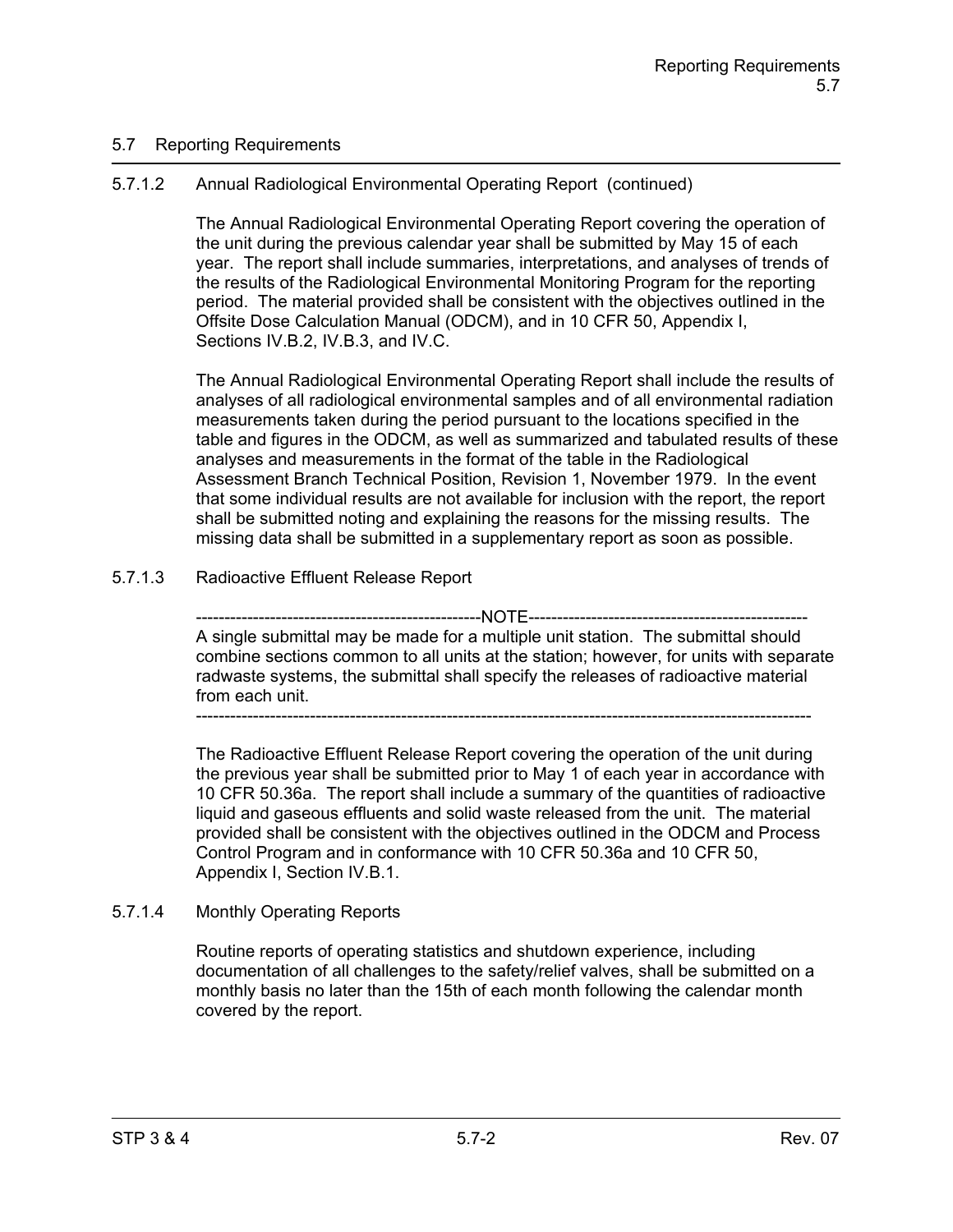## 5.7 Reporting Requirements

### 5.7.1.5 CORE OPERATING LIMITS REPORT (COLR)

a. Core operating limits shall be established prior to each reload cycle, or prior to any remaining portion of a reload cycle, and shall be documented in the COLR for the following:

LCO 3.2.1, "Average Planar Linear Heat Generation Rate (APLHGR);" LCO 3.2.2, "Minimum Critical Power Ratio (MCPR);" LCO 3.3.1.1, "SSLC Sensor Instrumentation;" and LCO 3.3.4.1, "ATWS and EOC-RPT Instrumentation."

b. The analytical methods used to determine the core operating limits shall be those previously reviewed and approved by the NRC, specifically those described in the following documents:

NEDE-24011-P-A, "General Electric Standard Application on Fuel," September 1988

- c. The core operating limits shall be determined such that all applicable limits  $(e.g.,)$ fuel thermal mechanical limits, core thermal hydraulic limits, Emergency Core Cooling Systems (ECCS) limits, nuclear limits such as SDM, transient analysis limits, and accident analysis limits) of the safety analysis are met.
- d. The COLR, including any midcycle revisions or supplements, shall be provided upon issuance for each reload cycle to the NRC.
- 5.7.1.6 Reactor Coolant System (RCS) PRESSURE AND TEMPERATURE LIMITS REPORT (PTLR)

The RCS pressure and temperature limits, including heatup and cooldown rates, criticality, and hydrostatic and leak test limits, shall be established and documented in the PTLR. LCO 3.4.9, RCS Pressure and Temperature (P/T) Limits addresses the reactor vessel pressure and temperature limits and the heatup and cooldown rates. The analytical methods used to determine the pressure and temperature limits including the heatup and cooldown rates shall be those previously reviewed and approved by the NRC in SIR-05-044-A, "Pressure-Temperature Limits Report Methodology for Boiling Water Reactors," dated April 2007, and approved for referencing in license applications by the NRC in letter dated February 6, 2007 from Ho K Nieh Deputy Director, Division of Policy and Rulemaking, Office of Nuclear Reactor Regulation to Mr. Randy C. Bunt, Chair, BWR Owner's Group. The reactor vessel pressure and temperature limits, including those for heatup and cooldown rates, shall be determined so that all applicable limits (e.g., heatup limits, cooldown limits, and inservice leak and hydrostatic testing limits) of the analysis are met. The PTLR, including revisions or supplements thereto, shall be provided upon issuance for each reactor vessel fluency period.